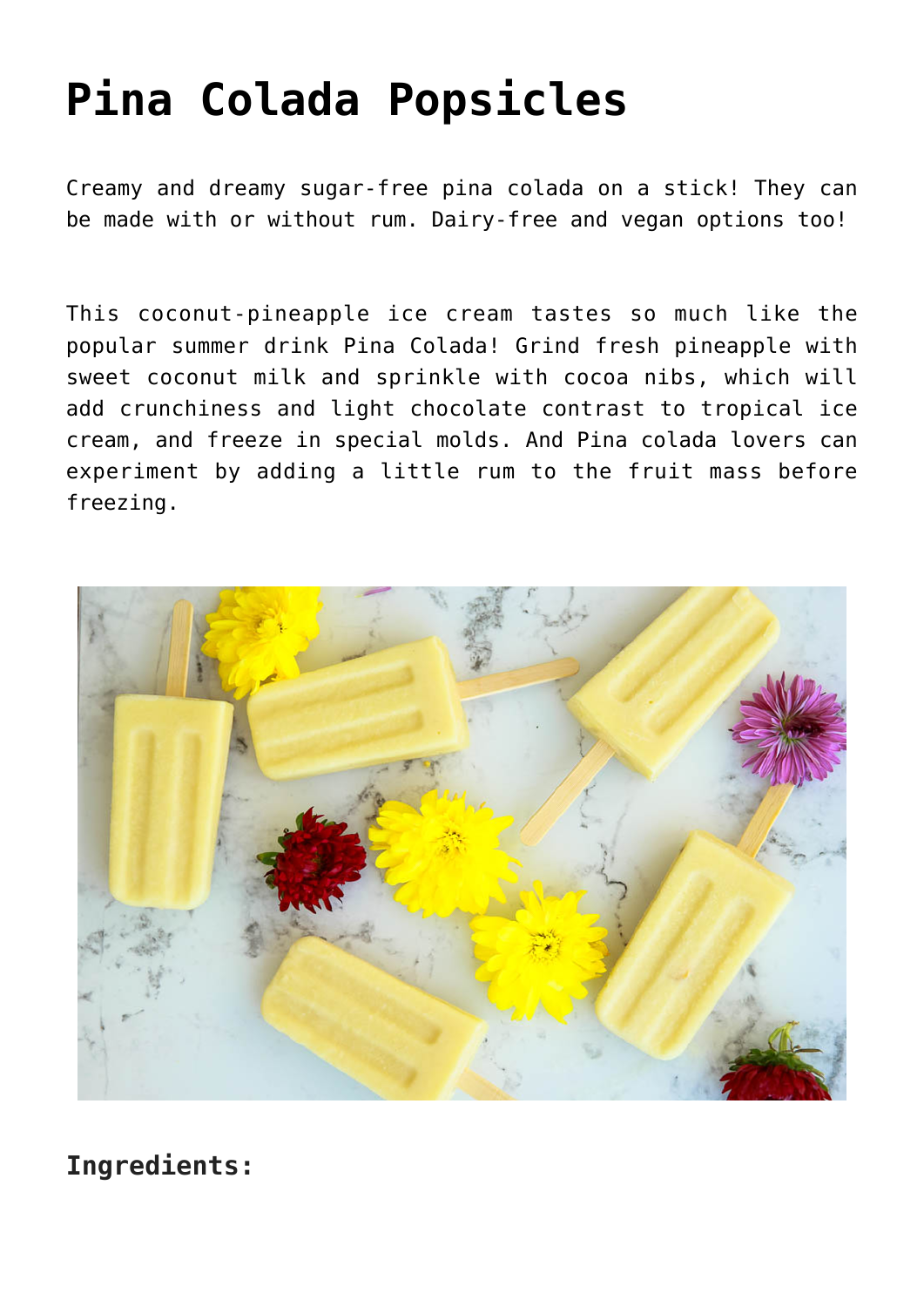- $\frac{1}{4}$  cup pineapple juice
- $\frac{1}{2}$  cup coconut cream
- 1 cup coconut milk
- $\bullet$  2  $\frac{1}{2}$  cups pineapple, diced



## **Instructions**

How To Make Pina Colada Popsicles

- 1. Add all ingredients to your blender in the order that your machine recommends. Blend the ingredients in a blender until smooth, scraping the sides if necessary. Pour the mixture into a large measuring cup with a liquid spout. Stir in the remaining pineapple chunks.
- 2. This will take between 30-60 seconds depending on your